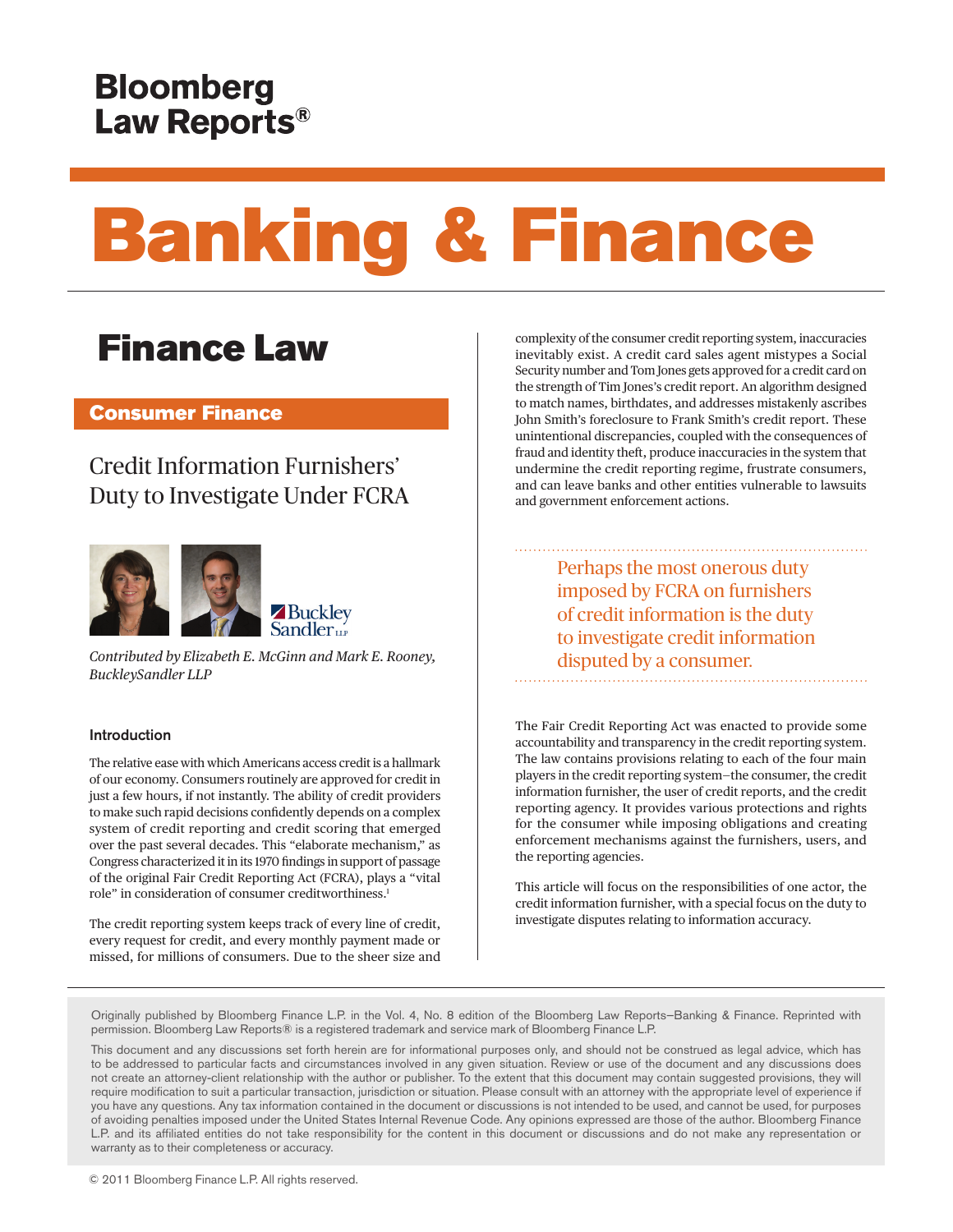#### General Duties of Credit Furnishers

<span id="page-1-0"></span>Credit information furnishers—typically banks that provide credit cards and loans, but also hospitals and any other service providers to whom a consumer might owe a debt—provide information relating to account status, account balances, and late or missed payments to credit reporting agencies (CRAs) such as Equifax, Experian, and TransUnion. Under FCRA, credit information furnishers cannot provide information known to be inaccurate,<sup>[2](#page-3-1)</sup> and have a duty to correct and update information that it discovers is inaccurate.[3](#page-3-2) Information furnishers also have duties to provide notices to the CRAs in certain circumstances. For example, furnishers must alert the CRAs if any reported information is disputed by a consumer, $4$  or if a consumer voluntarily closes an account.<sup>5</sup>

<span id="page-1-6"></span><span id="page-1-5"></span><span id="page-1-4"></span><span id="page-1-3"></span><span id="page-1-2"></span><span id="page-1-1"></span>Furnishers additionally must provide notices to consumers whenever any negative information is provided to a CRA,<sup>[6](#page-3-5)</sup> and must halt the furnishing of any information that a consumer alleges is a result of identity theft[.7](#page-3-6) An important caveat to these duties is that they are only enforceable by government agencies acting in a regulatory capacity, and are not subject to lawsuits by consumers[.8](#page-3-7) In addition, many of the duties of credit furnishers are further limited by FCRA's preemption provisions, which prohibit states from imposing any obligations beyond those prescribed by FCRA[.9](#page-3-8)

#### <span id="page-1-7"></span>Duty to Investigate

Perhaps the most onerous duty imposed by FCRA on furnishers of credit information is the duty to investigate credit information disputed by a consumer. As a threshold matter, it is important to note that, under FCRA, a credit information furnisher's duties to investigate essentially arise twice—where a consumer disputes the accuracy of credit information directly with the furnisher, and where a consumer disputes such information with a credit agency.

#### Direct Disputes

<span id="page-1-10"></span><span id="page-1-9"></span><span id="page-1-8"></span>Under [15 U.S.C. § 1681s-2\(](http://www.bloomberglaw.com/document/1?citation=15 usc 1681s-2&summary=yes#jcite)a)(8), furnishers must investigate disputes brought to the direct attention of a furnisher by a consumer. Consumers disputing credit information directly with a credit information furnisher must provide to the furnisher a dispute notice that identifies the specific information being disputed, explains the basis for the dispute, and includes supporting documentation.<sup>[10](#page-3-9)</sup> Upon receipt of such a notice, the furnisher must conduct an investigation into the disputed credit information. The furnisher is required to review all evidence submitted by the consumer and must complete the investigation within 30 days.<sup>11</sup> If the furnisher concludes that any reported information is inaccurate, it must promptly notify each credit reporting agency of its conclusion and provide each agency any necessary corrections to ensure that accurate information is provided[.12](#page-3-11)

<span id="page-1-11"></span>Like other requirements arising under § 1681s-2(a), enforcement of this dispute mechanism falls exclusively to government agencies. Consumers cannot seek individual damages against a furnisher for failing to meet the direct dispute requirements under this section[.13](#page-4-0) As required under the statute, the federal banking agencies jointly issued regulations relating to the direct dispute process on July 1, 2009. The regulations became effective on July 1, 2010[.14](#page-4-1) The regulations impose obligations on furnishers relating to the implementation of policies and procedures, and the conduct of investigations of direct disputes by consumers.

<span id="page-1-15"></span><span id="page-1-14"></span><span id="page-1-13"></span><span id="page-1-12"></span>Under the regulations, furnishers of credit information are required to maintain "reasonable written policies and procedures" relating to the accuracy of consumer credit information.[15](#page-4-2) The policies must be "appropriate" for the nature and scope of the furnisher's activities,<sup>16</sup> and must be updated periodically.<sup>17</sup> The regulations additionally require that furnishers, when crafting the necessary policies and procedures, consider the guidelines published at Appendix E of each agency's regulations[.18](#page-4-5) While implementation of policies and procedures is mandatory, the guidelines themselves are only advisory.

#### <span id="page-1-16"></span>Investigations of Direct Disputes

<span id="page-1-18"></span><span id="page-1-17"></span>The regulations promulgated under § 1681s-2(a) require that furnishers of credit information conduct a "reasonable investigation" of direct consumer disputes.[19](#page-4-6) The duty to investigate arises only where the dispute relates to the consumer's liability on an account; the terms of a credit account; the consumer's performance or conduct relating to an account; or any other information reported to a CRA regarding an account.[20](#page-4-7) The regulations specifically note that furnishers are not required to conduct investigations into consumer disputes relating to certain biographical information that often accompanies a credit report, such as a consumer's date of birth or Social Security number; the identity of employers contained in a report; requests for a consumer report; information contained in public records; information relating to fraud alerts and military service active duty alerts; or information about a consumer provided by another furnisher.<sup>[21](#page-4-8)</sup>

> <span id="page-1-19"></span>Under the regulations, furnishers of credit information are required to maintain "reasonable written policies and procedures" relating to the accuracy of consumer credit information.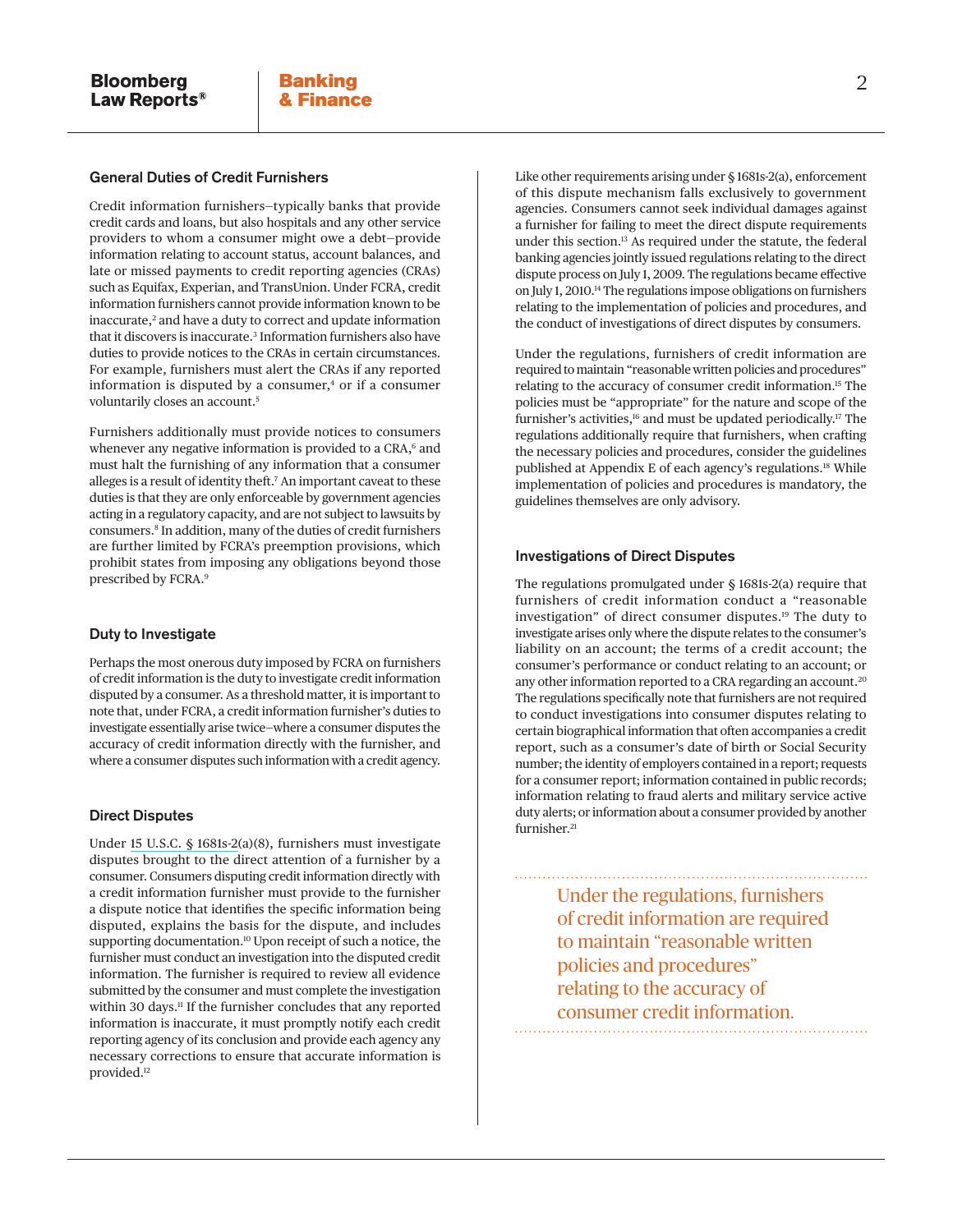#### Consumer Obligations

<span id="page-2-0"></span>Consumers themselves are not unaffected by the banking agency regulations. Consumers wishing to dispute credit information directly with a furnisher are required to include certain information in the dispute notice sent to a furnisher. The notice must provide the furnisher with information sufficient to allow the furnisher to identify the relevant account and the specific information being disputed, and include all supporting documentation reasonably required by the furnisher to conduct an investigation[.22](#page-4-9) Consumers also must send the dispute notice to the proper place. Furnishers are only required to conduct an investigation when such a dispute notice is sent to an address provided by the furnisher—either on a consumer credit report or otherwise provided directly to the consumer—for the purpose of receiving such disputes.[23](#page-4-10) If the furnisher has designated no such address, a consumer may send a direct dispute notice to any business address of the furnisher.<sup>[24](#page-4-11)</sup>

#### <span id="page-2-2"></span><span id="page-2-1"></span>Frivolous Disputes

<span id="page-2-4"></span><span id="page-2-3"></span>If a furnisher reasonably determines that a consumer direct dispute is frivolous or irrelevant, it need not conduct an investigation into the disputed information.<sup>[25](#page-4-12)</sup> Disputes can be deemed frivolous or irrelevant if the consumer provides insufficient information to conduct an investigation; the dispute is substantially the same as a previously submitted dispute that already has been handled by the furnisher consistent with its obligations under FCRA; or if the dispute relates only to issues of biographical or employment information, or other issues excepted from the duty to investigate.<sup>26</sup> Furnishers must, within five days of determining that a direct dispute is frivolous or irrelevant, provide the consumer with a notice of such a determination that includes the reason for the determination and a recitation of any information it needs in order to conduct an investigation.[27](#page-4-14)

> <span id="page-2-5"></span>Regulators and courts have interpreted the investigation requirement as a duty to conduct a "reasonable investigation."

> > <span id="page-2-18"></span><span id="page-2-17"></span>

#### Liability

<span id="page-2-7"></span><span id="page-2-6"></span>Despite the lack of a consumer enforcement mechanism,<sup>28</sup> a furnisher's response to a direct dispute can affect its exposure to liability in other contexts. Federal banking agencies retain the ability to enforce the basic requirement that furnishers receiving direct complaints from consumers apply the "reasonable investigation" standard required for all disputes[.29](#page-4-16) In addition, a furnisher's behavior in response to a direct dispute by a consumer

<span id="page-2-8"></span>also could affect its liability for failure to respond adequately to complaints first lodged through a CRA. A consumer will have an easier time demonstrating that a furnisher's investigation of a complaint made through a CRA was insufficient if the consumer can demonstrate that the furnisher was notified of the disputed information through direct contacts with the consumer.[30](#page-4-17) Furnishers who demonstrate a practice of deficient investigations run a greater risk of liability.

#### Disputes Through a CRA

Under § 1681s-2(b) furnishers must conduct an investigation into any disputed information brought to its attention pursuant to a notice from a CRA. As mentioned, the primary feature of this provision is the furnisher's susceptibility to consumer lawsuits for non-compliance.

#### Procedure

<span id="page-2-9"></span>When consumers dispute credit information, the more typical process is to do so through a CRA—in no small part because FCRA provisions relating to direct consumer complaints only became effective on July 1, 2010. A consumer provides notice to a CRA of a dispute, and the CRA, in turn, notifies each relevant information furnisher.[31](#page-4-18) After receiving such notice, the information furnisher is required to conduct an investigation, review all the relevant information submitted by the CRA, and report the results of the investigation to the CRA.[32](#page-4-19) Credit information that is inaccurate, or whose accuracy cannot be determined, must be modified or blocked from further reporting as appropriate,<sup>33</sup> and in such cases the furnisher must relay its findings to all CRAs to which it reports.[34](#page-4-21)

#### <span id="page-2-12"></span><span id="page-2-11"></span><span id="page-2-10"></span>The "Reasonable Investigation" Standard

<span id="page-2-16"></span><span id="page-2-15"></span><span id="page-2-14"></span><span id="page-2-13"></span>Regulators and courts have interpreted the investigation requirement as a duty to conduct a "reasonable investigation.["35](#page-4-22) Determining what constitutes such a reasonable investigation requires analysis of the statute itself and case law. FCRA makes explicit that a "review of all relevant information provided by the CRA forwarding the consumer dispute is required.<sup>[36](#page-4-23)</sup> According to case law, relevant factors in determining whether an investigation was reasonable include whether the furnisher examined all consumer correspondence and submitted documentation relating to the disputed matter,<sup>[37](#page-4-24)</sup> whether the furnisher consulted any third parties to gather information,<sup>[38](#page-4-25)</sup> and the amount of time spent on the investigation.<sup>[39](#page-4-26)</sup> One factor limiting the extent to which a furnisher can be expected to investigate is the scope of information provided in the notice from the CRA. Some courts have found that because a furnisher's duty to investigate flows from the CRA's referral, a furnisher need only investigate what it learned about the nature of the disputed information from the CRA's dispute notice.[40](#page-4-27)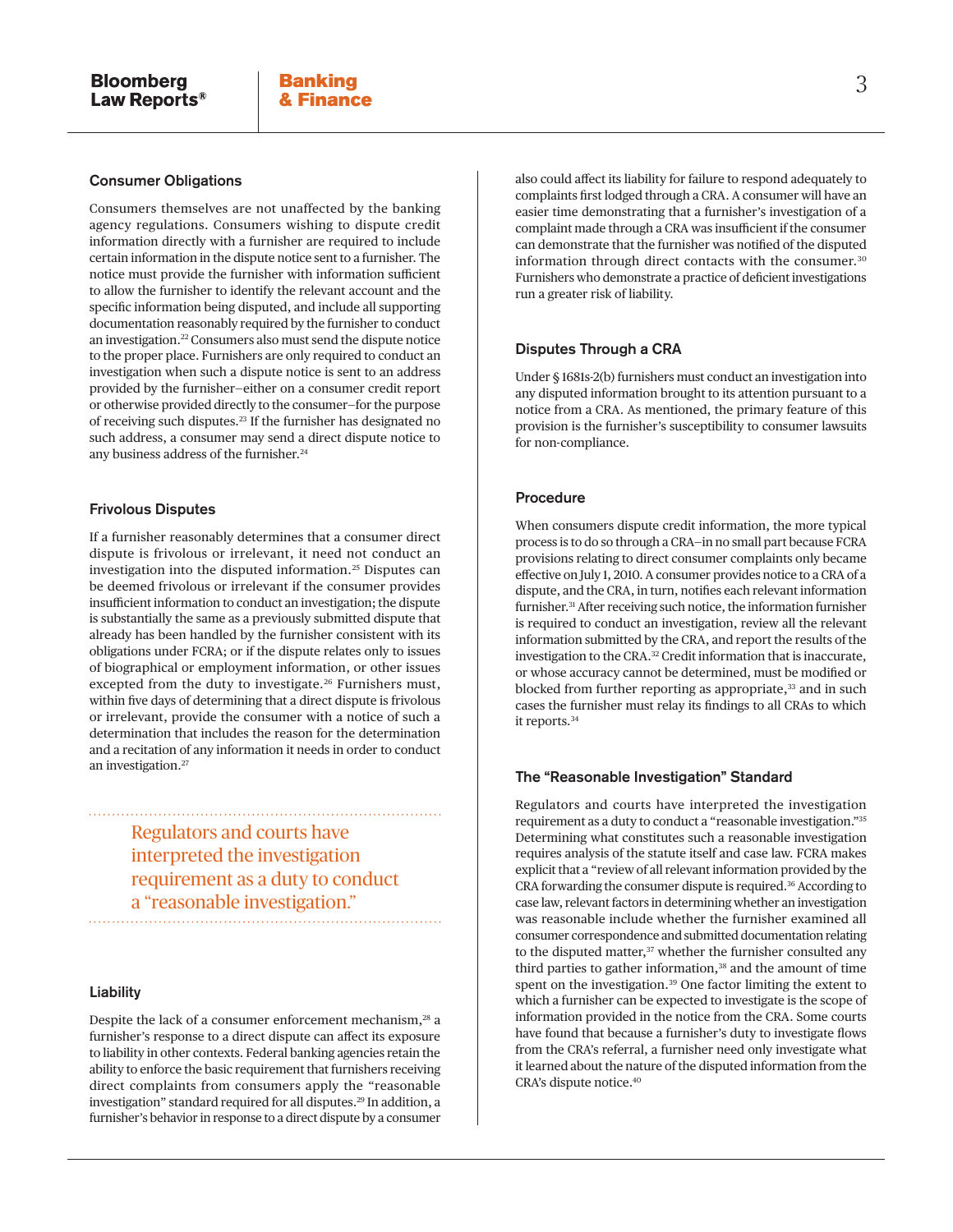#### Damages

<span id="page-3-13"></span><span id="page-3-12"></span>A furnisher who willfully fails to comply with its duty to investigate can be liable to a consumer for the amount of actual damages, or at least between \$100 and \$1000 in statutory damages, and may be liable for punitive damages, as well as costs and fees.<sup>[41](#page-4-28)</sup> For negligent non-compliance, a furnisher can be liable for actual damages sustained as a result of non-compliance, as well as fees and costs[.42](#page-4-29) These two standards for liability—willful non-compliance and negligence—were deliberately chosen by Congress to provide the consumer recourse only where the furnisher's efforts are deliberately or negligently insufficient. A technical violation of a FCRA requirement, standing alone, is not enough.

<span id="page-3-15"></span><span id="page-3-14"></span>The United States Supreme Court has weighed in on what constitutes a willful violation of FCRA. In *Safeco Ins. Co. of America v. Burr*, [551 U.S. 47](http://www.bloomberglaw.com/document/1?citation=551 us 47&summary=yes#jcite) (2007)<sup>43</sup> the Court ruled that "where willfulness is a statutory condition of civil liability, we have generally taken it to cover not only knowing violations of a standard, but reckless ones as well.["44](#page-4-31) In this sense, a "willful" violation of FCRA extends beyond those acts a furnisher knows are in violation of the statute to any act that demonstrates a furnisher's reckless disregard for a consumer's rights. A plaintiff, then, "has a choice of mental states"—the defendant acted knowingly or recklessly—to show in court to demonstrate liability for willful non-compliance of FCRA.[45](#page-4-32)

<span id="page-3-16"></span>Consumers who sue furnishers for negligent non-compliance bear the burden of demonstrating that the furnisher breached its ordinary duties of care, and that the consumer-plaintiff suffered economic damages as a result of that breach. The requirement that a consumer demonstrate actual damages before bringing a successful claim for negligent non-compliance is paramount. The denial of credit by a potential creditor using a credit report containing inaccurate, negative information is considered an economic harm for which a CRA or furnisher may be liable.<sup>46</sup> However, inaccuracies in credit reports not actually relied upon by a potential creditor do not constitute actual damages sufficient for recovery for negligent non-compliance with FCRA.<sup>[47](#page-4-34)</sup>

#### <span id="page-3-18"></span><span id="page-3-17"></span>Preemption of State Law Claims

<span id="page-3-21"></span><span id="page-3-20"></span><span id="page-3-19"></span>Consumers hoping to bring state law claims relating to credit reporting against furnishers face a difficult, but not impossible, challenge. As FCRA makes clear, states may not impose any requirement or prohibition relating to the responsibilities of credit information furnishers.[48](#page-4-35) Nevertheless, consumer plaintiffs have had some success escaping the preemptive grip of federal law by pointing to a separate section of FCRA that bars state common law claims relating to defamation, invasion of privacy, and negligence, "except as to false information furnished with malice or willful intent to injure such consumer.["49](#page-4-36) This exception for cases where plaintiffs claim that furnishers acted maliciously or with willful intent provides an opening for state common law claims[.50](#page-4-37) Courts seem willing to let FCRA's two preemption sections coexist. Generally, civil actions based on state statutes are

<span id="page-3-22"></span>considered preempted by [§ 1681t](http://www.bloomberglaw.com/document/1?citation=15 usc 1681t&summary=yes#jcite)(b)(1)(F), while actions based on state tort law and sufficiently supported by allegations of malice or willful intent to injure are allowed to proceed under [§ 1681h](http://www.bloomberglaw.com/document/1?citation=15 usc 1681h&summary=yes#jcite)(e).<sup>[51](#page-4-38)</sup>

#### **Conclusion**

The American system of credit reporting attempts to compile and organize unimaginable amounts of data relating to millions of consumers. Furnishers of consumer credit information arguably play the most important role in the system by serving as the initial source of consumer information compiled in reports by the CRAs. The Fair Credit Reporting Act acknowledges the importance of this role by setting forth detailed standards of care for credit information furnishers, and providing discrete avenues of redress for consumers harmed by inaccurate information. Furnishers of consumer credit information should take their duty to investigate consumer complaints seriously by developing reasonable, standardized processes for investigating disputes.

*Elizabeth E. McGinn, a partner at BuckleySandler LLP, represents financial institutions in investigations, examinations, and litigation initiated by the Department of Justice, the United States Department of Housing and Urban Development, the Federal Trade Commission, state attorneys general and the bank regulatory agencies. She has represented financial institutions in class action litigation concerning federal and state fair lending laws, mortgage fraud, unfair and deceptive trade practices statutes, consumer fraud statutes and consumer privacy laws.*

*Mark E. Rooney is an associate in the Washington, DC, office of BuckleySandler LLP. Mr. Rooney represents financial institutions facing civil government enforcement actions, primarily relating to mortgage lending practices. He has represented banks in litigation brought by various state attorneys general and federal agencies. Mr. Rooney received his J.D., magna cum laude, from the University of Miami School of Law, where he was senior articles editor of the University of Miami Law Review and a teaching assistant in constitutional law. He graduated cum laude from Syracuse University. Before law school, Mr. Rooney served as deputy press secretary to then-Senator Joseph R. Biden, Jr.*

- <span id="page-3-0"></span>[1](#page-0-0) [15 U.S.C. § 1681](http://www.bloomberglaw.com/document/1?citation=15 usc 1681&summary=yes#jcite)(a). For additional background reading on the Fair Credit Reporting Act, *see* Federal Trade Commission, 40 Years of Experience with the Fair Credit Reporting Act: An FTC Staff Report with Summary of Interpretations (July 2011), *available at* [http://www.ftc.gov/](http://www.ftc.gov/os/2011/07/110720fcrareport.pdf) [os/2011/07/110720fcrareport.pdf](http://www.ftc.gov/os/2011/07/110720fcrareport.pdf).
- <span id="page-3-1"></span>[2](#page-1-0) [15 U.S.C. § 1681s-2](http://www.bloomberglaw.com/document/1?citation=15 usc 1681s-2&summary=yes#jcite)(a)(1).
- <span id="page-3-2"></span>[3](#page-1-1) [15 U.S.C. § 1681s-2](http://www.bloomberglaw.com/document/1?citation=15 usc 1681s-2&summary=yes#jcite)(a)(2).
- <span id="page-3-3"></span>[4](#page-1-2) [15 U.S.C. § 1681s-2](http://www.bloomberglaw.com/document/1?citation=15 usc 1681s-2&summary=yes#jcite)(a)(3).
- <span id="page-3-4"></span>[5](#page-1-3) [15 U.S.C. § 1681s-2](http://www.bloomberglaw.com/document/1?citation=15 usc 1681s-2&summary=yes#jcite)(a)(4).
- <span id="page-3-5"></span>[6](#page-1-4) [15 U.S.C. § 1681s-2](http://www.bloomberglaw.com/document/1?citation=15 usc 1681s-2&summary=yes#jcite)(a)(7).
- <span id="page-3-6"></span>[7](#page-1-5) [15 U.S.C. § 1681s-2](http://www.bloomberglaw.com/document/1?citation=15 usc 1681s-2&summary=yes#jcite)(a)(6).
- <span id="page-3-7"></span>[8](#page-1-6) [15 U.S.C. § 1681s-2](http://www.bloomberglaw.com/document/1?citation=15 usc 1681s-2&summary=yes#jcite)(c).
- <span id="page-3-8"></span>[9](#page-1-7) [15 U.S.C. § 1681t\(](http://www.bloomberglaw.com/document/1?citation=15 usc 1681t&summary=yes#jcite)b)(1)(F).
- <span id="page-3-9"></span>[10](#page-1-8) [15 U.S.C. § 1681s-2](http://www.bloomberglaw.com/document/1?citation=15 usc 1681s-2&summary=yes#jcite)(a)(8)(D).
- <span id="page-3-10"></span>[11](#page-1-9) [15 U.S.C. § 1681s-2](http://www.bloomberglaw.com/document/1?citation=15 usc 1681s-2&summary=yes#jcite)(a)(8)(E).
- <span id="page-3-11"></span>[12](#page-1-10) *Id*.